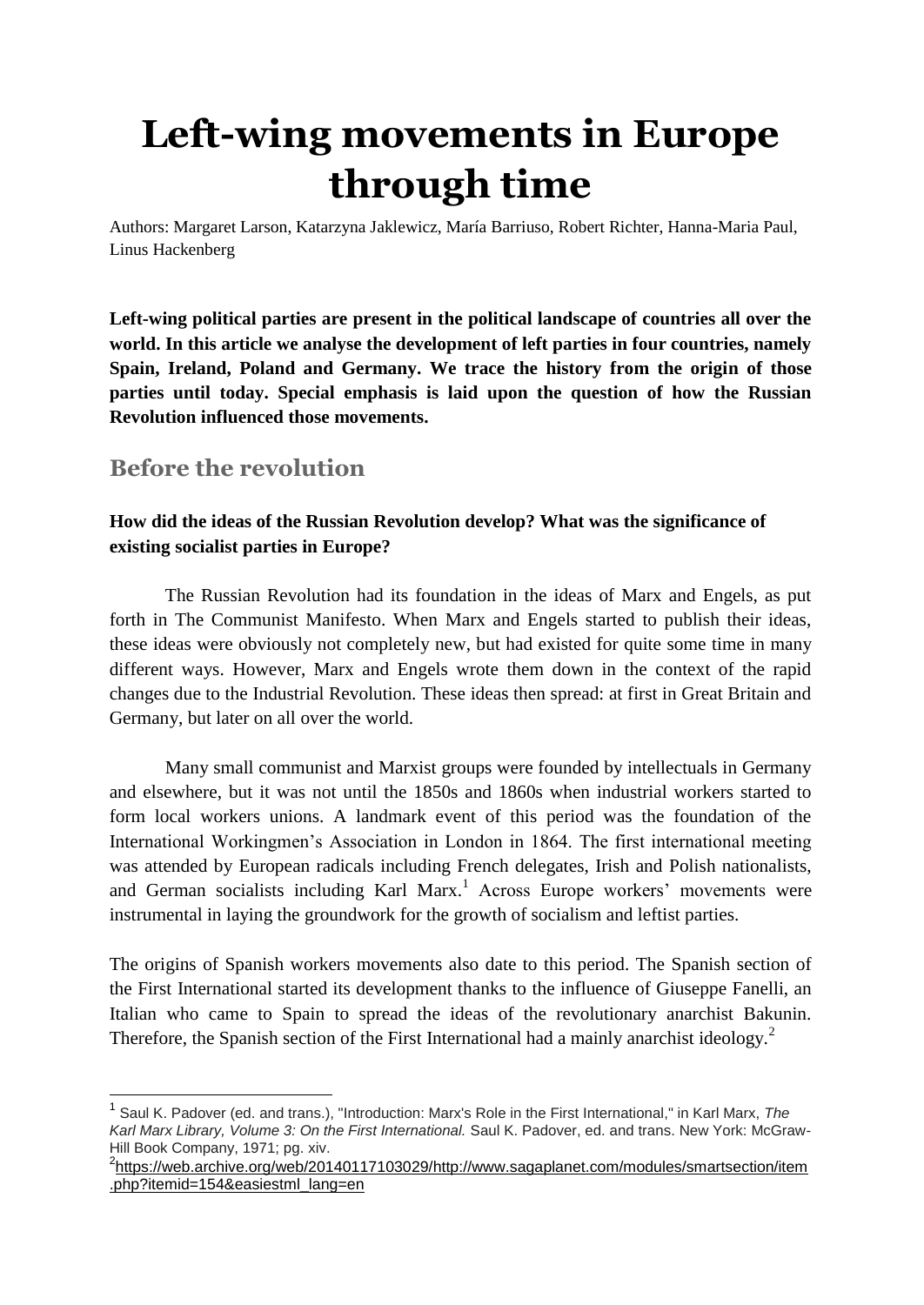In 1863 the ADAV (Allgemeiner Deutscher Arbeiterverein – General Workers Union of Germany) was founded out of the desire to form a governing body for already existent local workers unions. Many members of the growing working class had the feeling the existing liberal parties did not represent them. The ADAV called for the *"improvement of the state of the working class in political, material and mental regards" <sup>3</sup>* . The chairman of ADAV was Ferdinand Lassalle, a very charismatic man, who was able to inspire his audiences. He, however, was not a person with quite a democratic mindset: The ADAV slowly became a very centrist organisation, very much focussed on its chairman, with almost no room for debates and discussions.

That is the reason why advocates of the German proletariat and workers felt the need to found a political party which represented their ideals. Thus, in 1869 August Bebel and Wilhelm Liebknecht founded The Social Democratic Workers Party Of Germany (SDAP). The founding of this party united two very different approaches to Marxism and Socialism represented by Bebel and Liebknecht. While August Bebel actually was the son of a family of workers with his father being a soldier, Liebknecht actually was born into a bourgeois family, with his father being a Professor of Theology at university. The SDAP now was shaped by the idea of democracy. Bebel and Liebknecht believed Socialism should be achieved through democratic elections whereas Lassalle, son of a Jewish merchant, just wanted to hold the power. One more key difference between the SDAP and the ADAV is that as opposed to the leader-focussed ADAV, the SDAP made dual leadership mandatory.<sup>4</sup> In its first party programme the SDAP wrote: *"The current political and social circumstances are unfair to the highest degree possible and thus need to be combatted. The fight for the liberation of the working class is not a fight for privileges, but a for equal rights and duties and the abolition of class domination." <sup>5</sup>*

In 1875 the ADAV and the SDAP merged to form the SAPD (Socialist Workers Party of Germany).

It was not until 1872 that Socialist ideas started to gain more support in Spain. In that year Marx's son-in-law, Paul Lafargue, arrived at the Peninsula and started to spread Marx's ideas<sup>6</sup>. As a result the Socialist Spanish Party (PSOE) was created in 1879, and 8 years later the trade union "General Union of Workers" (UGT) was formed.

In 1878 German Chancellor Otto von Bismarck introduced a set of new laws called *Sozialistengesetze* (Anti-Socialist laws). This carrot-and-stick policy gave social insurances to workers on the one hand but on the other hand it made socialist activities illegal. With this laws Bismarck and Kaiser Wilhelm I wanted to curb the growing wave of support behind the SAPD.

 $\overline{a}$ 

 $^3$  Ferdinand Lassalle: Offenes Antwortschreiben (1. März 1863)

<sup>&</sup>lt;sup>4</sup> 150 Jahre SPD: http://www.150-jahre-spd.de/meilensteine/85948/1863\_gruendung\_des\_adav.html

<sup>&</sup>lt;sup>5</sup> Sozialdemokratische Arbeiterpartei: Eisenacher Programm (1869).

<sup>6</sup> <http://www.historiasiglo20.org/HE/10d-2.htm>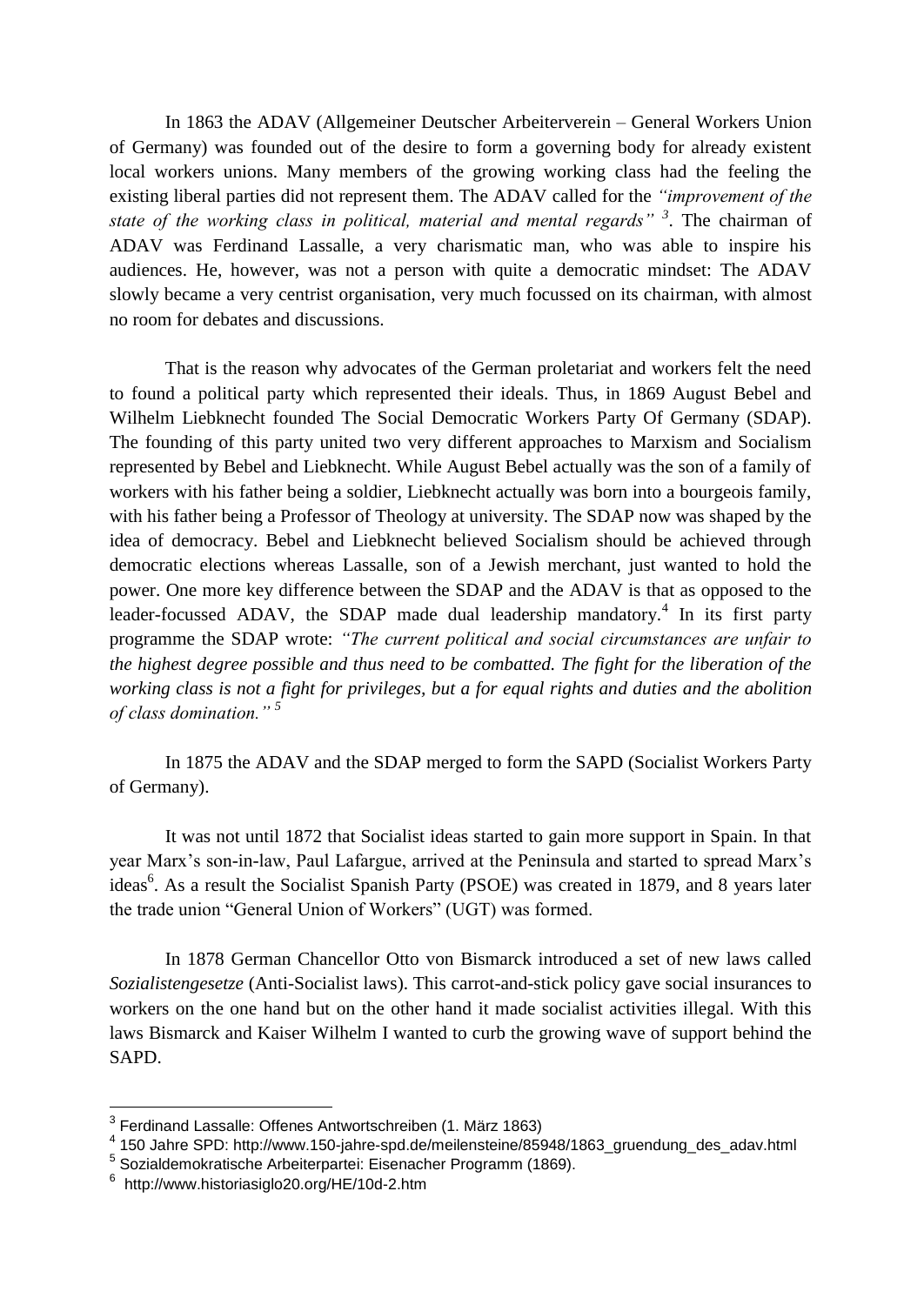However that strategy did not work and a socialist milieu evolved and in the following elections the SAPD won even more seats than ever before. Thus, in 1890 these Anti-Socialist laws were abolished. In the same year the SAPD changed its name to Social Democratic Party of Germany (SPD), the name which is still used today.<sup>7</sup> The SPD grew constantly and in the elections of 1912 became the largest party in Germany with 34.8% of the voter share.

In Spain, the "National Confederation of Labour"  $(CNT)^8$  was founded in 1910. This was a confederation of anarcho-syndicalist labour unions which had an important influence in, for example, peasant struggles in the countryside of Andalusia, land occupations or urban conflicts in Barcelona. However, neither of these organizations had so much impact because there were just a few industrialized regions in Spain. Therefore, they had little support.

Ireland's leftist movements also arose from a labour struggle. The socialist movement was inextricably linked with nationalism, as the fight for Irish independence came to the fore. The most prominent Irish socialists at this time were Jim Larkin, founder of the Irish Transport and General Workers' Union (ITGWU), and James Connolly, who led the armed defence of the ITGWU. Connolly was a leading Marxist theorist who had been instrumental in the formation of the Irish Socialist Republican Party in 1896, combining the two aims of national liberation and socialism, which many viewed as being in direct conflict.

The Irish Labour Party was founded in 1912 by Larkin and Connolly. Ireland was not a highly industrialised country The most significant event of the Irish labour movement was the 1913 Dublin Strike and Lockout. Tram workers, who already faced poor conditions, long working hours and the threat of instant dismissal, were ordered to give up membership of the ITGWU or lose their jobs. Sympathetic strikes were held across the city. In response, employers implemented a lockout which affected tens of thousands of workers. The newspapers took the side of the employers. However, the strikers were supported by important Irish revolutionary figures – Padraig Pearse (leader of the 1916 Rising), Countess Markievicz (politician and revolutionary) and WB Yeats (famous Irish poet).<sup>9</sup>

The time before the Russian Revolution was a very difficult period in Polish history. Due to the Revolution Poland got a chance to become an independent nation after 123 years of occupation by Prussia, Austria and Russia. There were just four communist parties. The most known was National Democratic Party, headed by Roman Dmowski, a popular Polish politician. The first Polish socialist party was "The Large Proletariat". It was supported by workers of Warsaw and Lodz factories and industrial centers. "The Large Proletariat" was probably the most radical, because the main ideas of this party's ideology concerned strikes, anti-capitalism and equalities in the Polish society. Less radical, but still socialist was Polish Folk Party that tried to improve Polish economic situation. Its origin in 1913 was an effect of strikes in Russia. The most important party, that played the most important role in the Polish way to independence, was the Polish Socialist Party (PPS). Their major aims were privileges

 $\overline{a}$ 

<sup>&</sup>lt;sup>7</sup> 150 Jahre SPD: http://www.150-jahre-spd.de/meilensteine/85952/1869\_gruendung\_der\_sdap.html <sup>8</sup> [http://www.cnt.es/que\\_es\\_cnt](http://www.cnt.es/que_es_cnt)

<sup>&</sup>lt;sup>9</sup>http://www.historyireland.com/20th-century-contemporary-history/the-dublin-1913-lockout/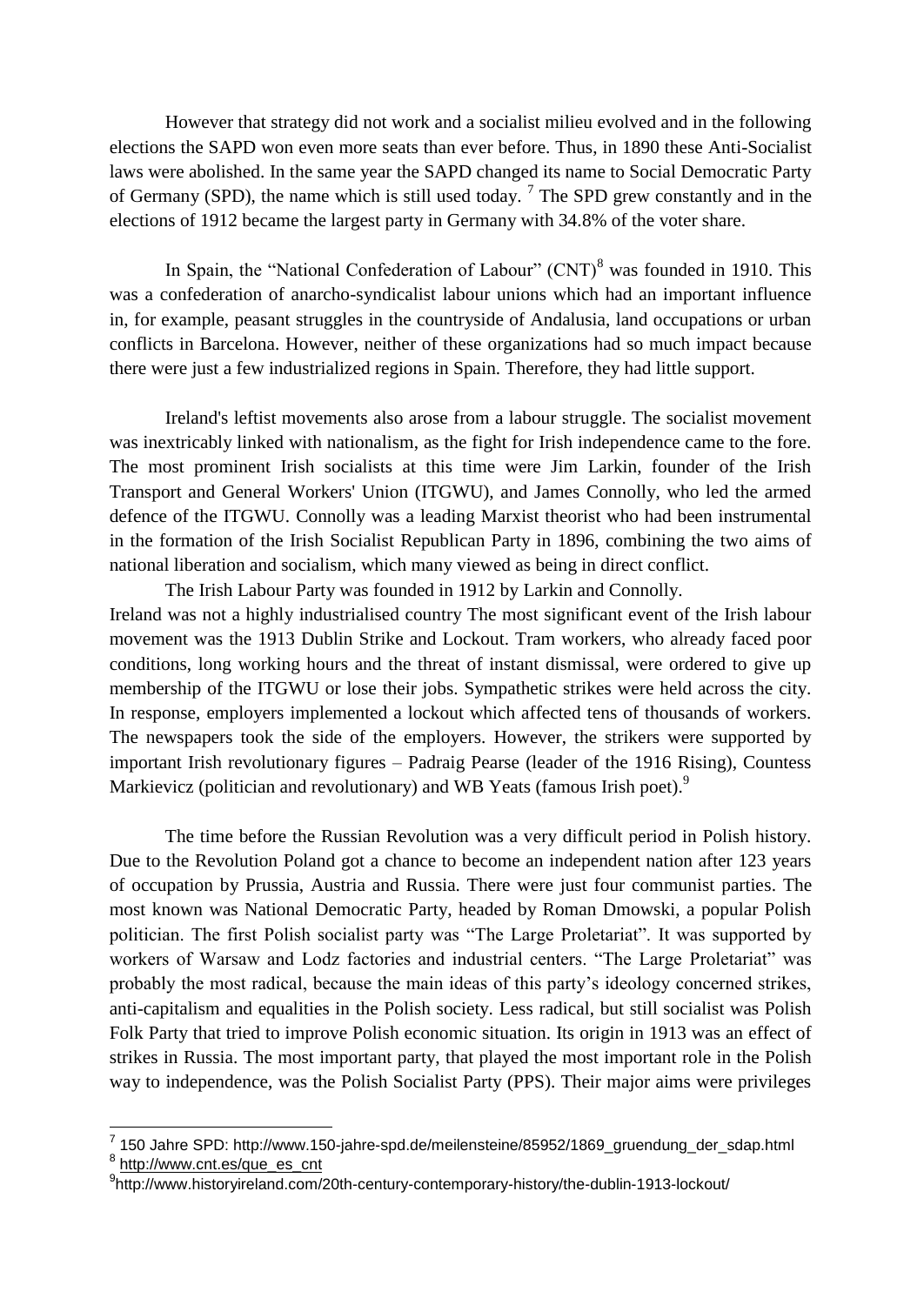for workers and making Poland an independent country. Finally, they managed to it, thanks to the head of that party – Jozef Pilsudski.

Ireland, like Russia, experienced a period of revolution in the late 1910s. The 1916 Easter Rising was a nationalist uprising against British rule in Ireland, and among its leaders was the socialist James Connolly. It was dismissed by writers such as Karl Radek as a 'putsch' rather than a true social revolution. Lenin, however, argued that such nationalist movements against imperialism were necessary for social revolution; he called the Rising a "blow against the power of English imperialism". The 1916 Rising had some influence on the Russian Revolution, as Lenin saw it as proof that social revolution across Europe was possible, and in fact formed a basis for the Soviet stance on national self-determination.

Lenin had also read James Connolly's 'Labour and Irish History' and held him in high regard; upon meeting Connolly's son, he said he considered Connolly "head and shoulders" above his contemporaries in the European socialist movement.

# **Reaction to the Revolution**

## **How did political parties react to the events of the revolution in Russia? What did they support on the one hand and condemn on the other hand? Can we report long-term changes coined or triggered influenced by the Russian Revolution?**

The world-changing event of the Russian Revolution evoked many similar pro-communist reactions in Europe like for instance in Poland, Germany and Spain but at the same time hostile responses were articulated in other european countries like Ireland.

Looking at Spain in that time, great enthusiasm can be noted down among the Spanish working class organizations. Strikes and riots shook the country, especially in the countryside of Andalusia and in the most of industrialized regions, such as Catalonia. Anarchists as well as socialists influenced the political happenings.

The Russian Revolution was welcomed by the socialist and revolutionary scene in Ireland: "The national resurgence and the general atmosphere of opposition to British imperialism contributed to this support for the Russian Revolution."<sup>10</sup>

A meeting was held in the Mansion House in Dublin in February 1918 in celebration of the revolution. Among the speakers were socialist politician Countess Constance Markievicz, actress and suffragette Maud Gonne, a representative of the Labour Party and a representative of the Soviet government. It was attended by a crowd of 10,000.

For Poland, the long-striven opportunity to become an independent country appeared in the realm of possibility when the Entente focussed on its priority to rebuild the Eastern front. Polish (illegal) authorities tried to use the Russian disinterest in the Polish issue to come closer to finalizing national independence.

<sup>&</sup>lt;sup>10</sup> http://www.communistpartyofireland.ie/pairti.htm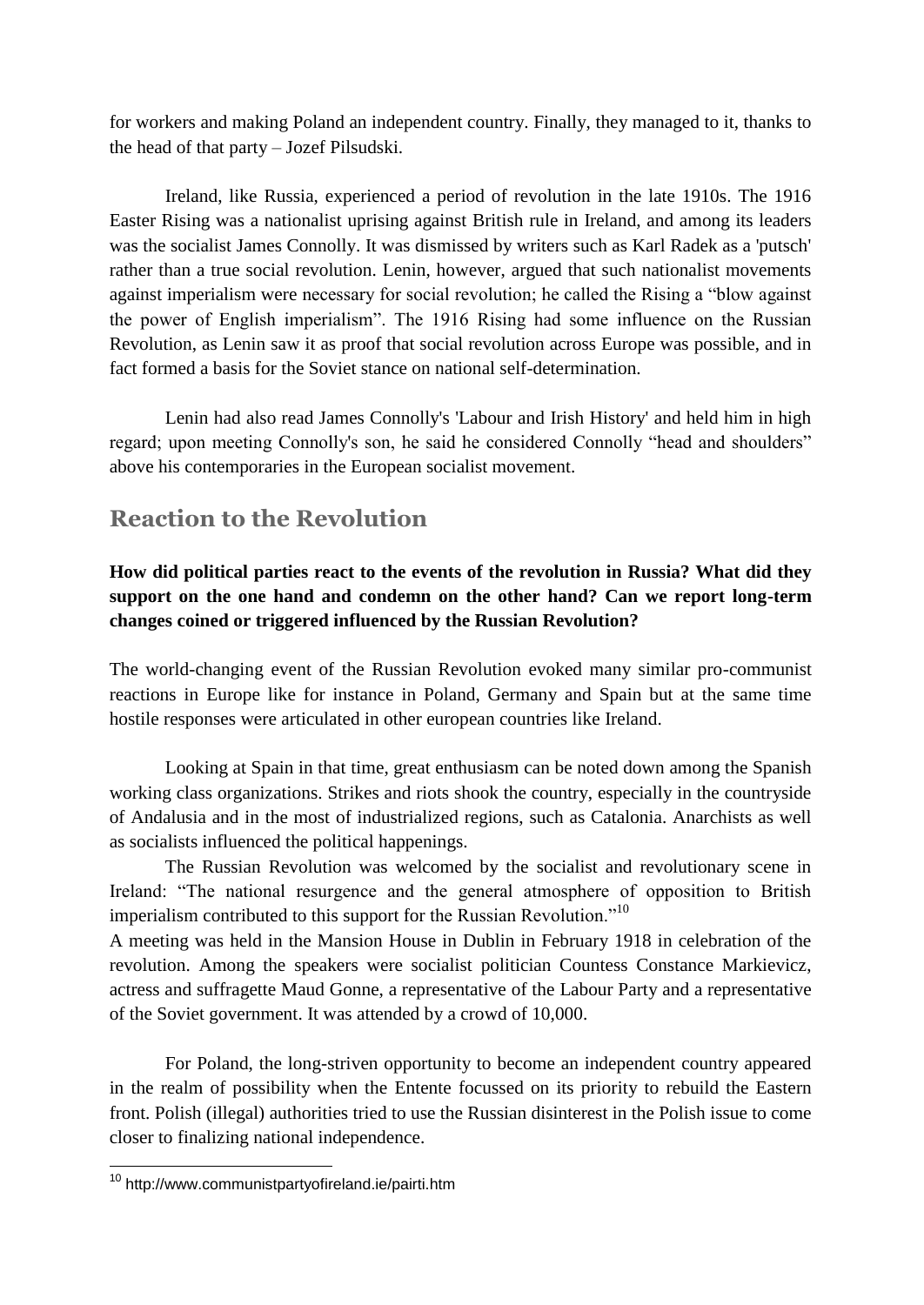Communist parties of Poland joined revolutionary factions. The perspective of better salaries lead to the moving of many workers from Poland to Russia.

At the same time also in Germany strong left-wing movements can be reported with massive influence on the November Revolution and therefore on the country's future. The German November Revolution of 1918-19, strongly coined by left-wing movements, lead to many communist groups splitting up from the SPD. At the end of 1918 many of those groups including the most influential Spartacus League formed the Communist Party of Germany (KPD). The KPD - in contrast to the SPD - wanted to create a Soviet Republic in Germany. $^{11}$ 

Just like in Germany, many party political developments were noted down in the leftwing scene with newly founded parties. The first Spanish communist party to be established was the Spanish Communist Party (former PCE, 1920), whose members came from the Spanish Socialist Youth. Only a short time later the second party was the Spanish Communist Workers' Party (PCOE 1921), which was founded by the wing of the Socialist Party (PSOE) who wanted to become part of the Third International. They would unite in that year in the Communist Party of Spain (PCE), a weak force because of its ideological divisions.

Nevertheless, the revolution had both an encouraging and a deterring effect. In Germany it still encouraged the Communists because for the first time a Marxist revolution was really successful and a Soviet Republic was created. On the other hand, it drew moderate Socialists and Social Democrats towards parliamentarism and provided a negative example of the rise of an autocratic regime in the name of Communism. German Socialists and Communists throughout all left-wing political parties condemned the violence and the terror of the Bolsheviks in Russia.

Even Rosa Luxemburg, leader and co-founder of the KPD stated that Lenin "uses the wrong means", making it very clear that even the KPD which supported the Soviet Republic as a governmental form did not want to abolish democracy at large and decree communism onto the people. She, who had previously been tied very closely to the Russian Bolsheviks, was astonished by the brutality with which Lenin and his followers persecuted their opponents.

The remaining SPD, now having moved more towards being centre-left, wanted Germany to become a parliamentary republic. Otto Braun, leading member of the SPD even wrote in January 1918, that the Bolsheviks established a *"reign of the sword that could not have been more brutal and reckless under the regime of the Tsar"* He demanded a *"thick, visible dividing line between us [the SPD] and the Bolsheviks". <sup>12</sup>*

Moreover, we should illuminate the fact that the Revolution caused a rise in radicalism on both left and right-wing ideologies in many countries.

<sup>11</sup> Luxemburg, Rosa: *Zur Russischen Revolution* 

<sup>12</sup> Schulze, Weimar: *Germany 1917-1933* p.158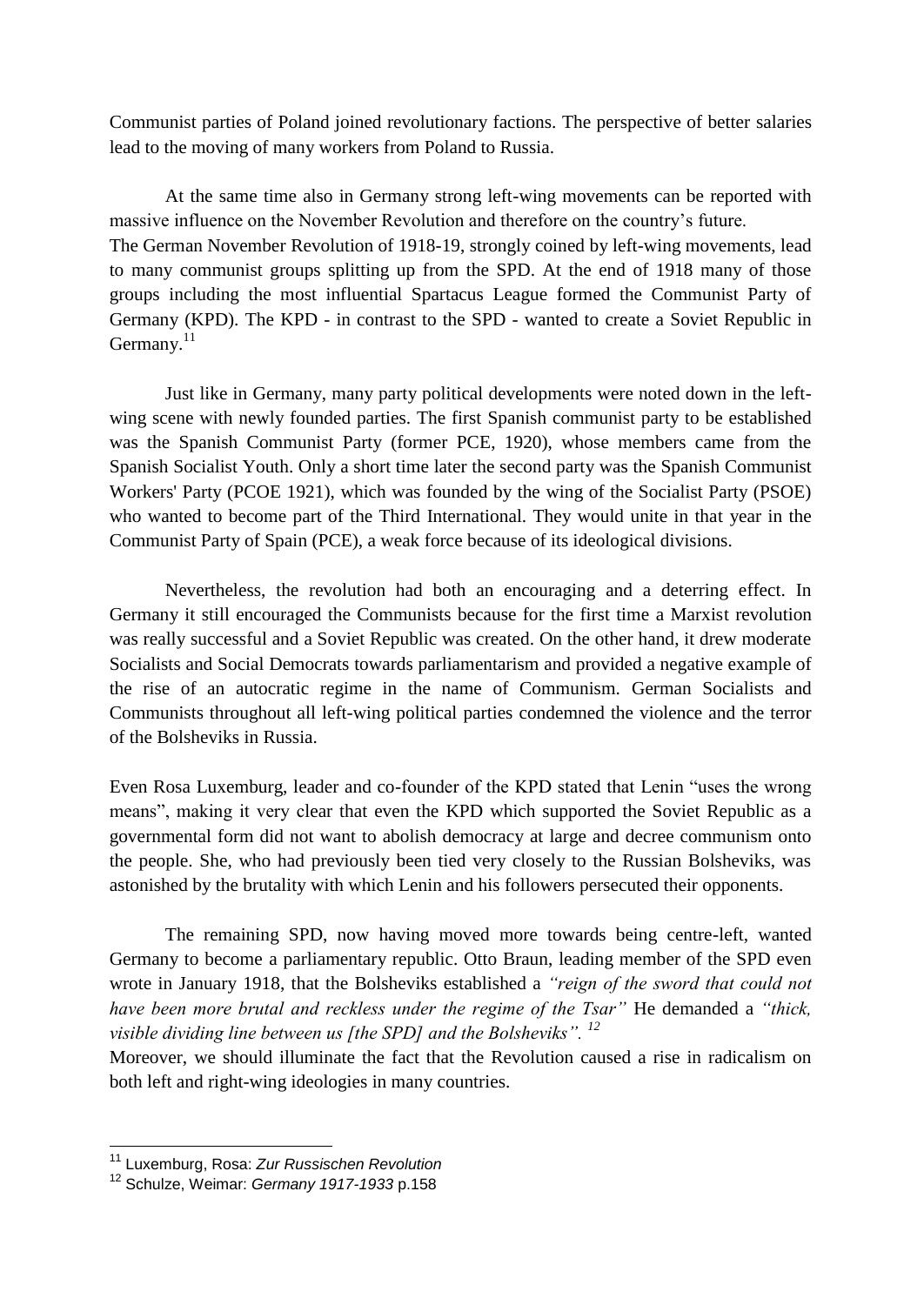For instance in Ireland noticeable radical forces increased on the right and hostile sentiments towards socialist revolution dominated the political stage.

In the period 1916-1928 there were various attempts to establish Irish Communist parties and organisations, but internal disagreement and lack of organisation led to their failure. The political situation was inimical to communism, as were the mainstream media; the Irish Times



warned in early 1918 of "the infection of Ireland by the anarchy of Bolshevism".<sup>13</sup>

Also in Spain the enthusiasm for a socialist revolution did not endure for long. Soon the anarchists and socialists started to find incompatibilities with the Bolshevik political control over organizations, and also with the consequences of breaking with their moderate side of the parties. Finally both rejected the regime established in Russia, and only a minority decided to create communist parties in Spain.<sup>14</sup>

# <sup>15</sup> *creative commons*

Rising radicalism also played an important role in the central European country Germany. After enduring protests all over the country and political unrest the first democratic republic, the so-called Weimar Republic was proclaimed. Communist uprisings threatened the young and weak democracy. The radical development becomes evident when we have a look at the Spartacus uprising which had been crushed and the murder on Karl Liebknecht as well as on Rosa Luxemburg in January 1919. Germany came close to a civil war. However the Government managed to restore law and order.

[19#/media/File:Spartakusaufstand\\_Barrikaden.jpg](https://en.wikipedia.org/wiki/German_Revolution_of_1918%E2%80%9319#/media/File:Spartakusaufstand_Barrikaden.jpg)

<sup>13</sup> <https://comeheretome.com/2013/09/02/backing-the-bolsheviks-dublin-1918/>

<sup>&</sup>lt;sup>14</sup> Avilés Farré, Juan. 'El Impacto de La Revolución Rusa En Las Organizaciones Obreras Españolas (1917-1923)'. Espacio, Tiempo Y Forma, Serie V, H. Contemporánea 13 (2000): 17–31. <sup>15</sup> [https://en.wikipedia.org/wiki/German\\_Revolution\\_of\\_1918–](https://en.wikipedia.org/wiki/German_Revolution_of_1918%E2%80%9319#/media/File:Spartakusaufstand_Barrikaden.jpg)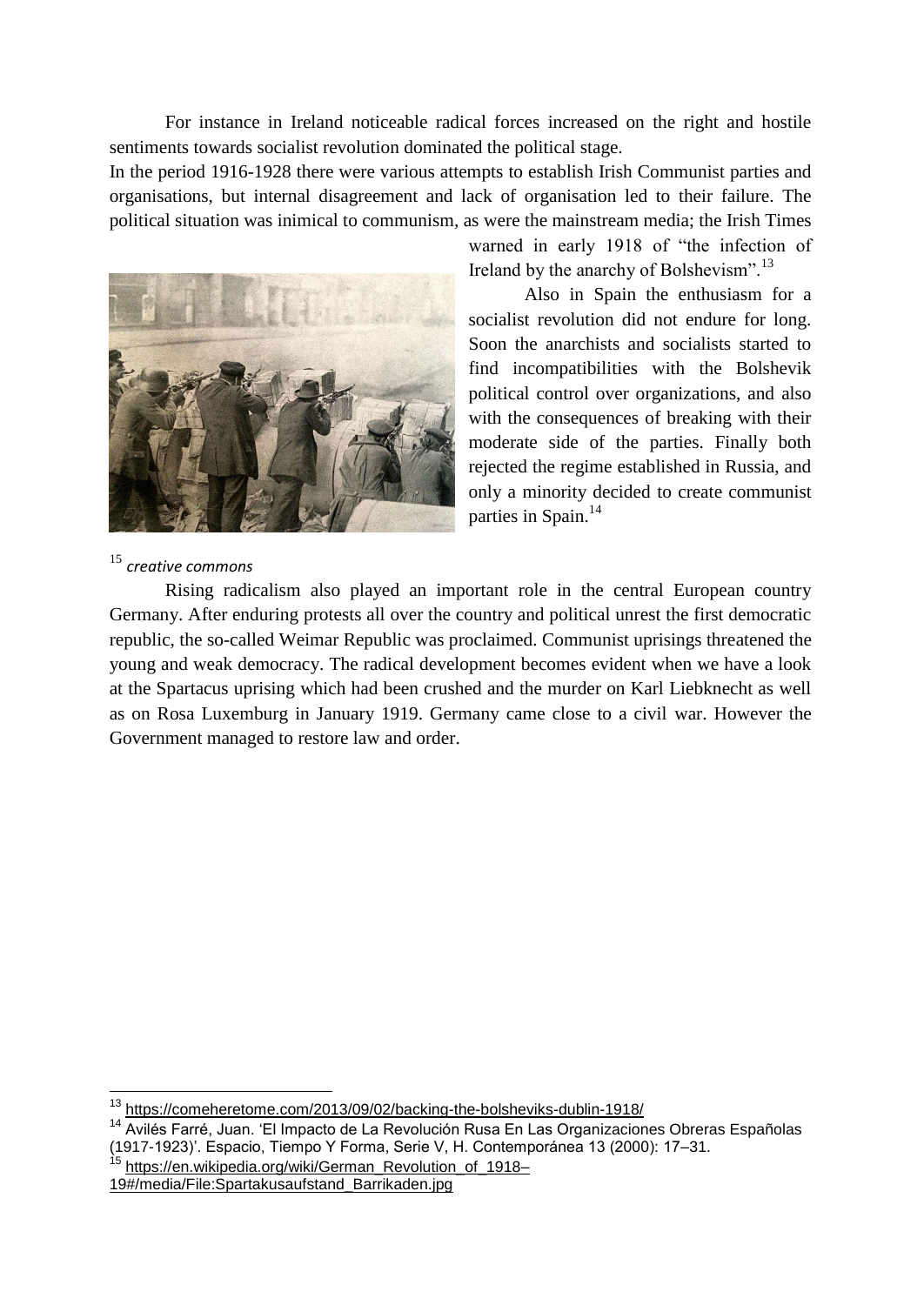### **1920s and 1930s**

## **What happened after the establishment of a Communist Regime in Eastern Europe? How all of that is related with what happened in other countries? And did it increase radicalism?**

In the 20s and the 30s Communist ideas spread all over Europe, so many left-wing parties were created or developed.

This share of the political ideas was partly due to the trips that some people did to the Soviet Union as a kind of pilgrimages. For instance, in Germany both communist leaders and intellectuals, like Erich Honecker, (later General Secretary of the Central Committee of the SED, the ruling party in East Germany) went to Russia in 1930 to study one year at the International Lenin-School.

Also in Ireland socialist Roddy Connolly, son of James Connolly, went to the USSR. He fought in the 1916 Rising, and joined the Socialist Party of Ireland in 1917. Between 1920 and 1921 he made several trips to Russia, where he met Vladimir Lenin. He attended the second Comintern congress in Petrograd in 1920 as a delegate of the Industrial Workers of the World.<sup>16</sup>

In Spain, poet Rafael Alberti or communist Dolores Ibárruri<sup>17</sup> also travelled to know more about this new regimen. Besides, some intellectuals (like Nobel winner Jacinto Benavente or writer Pío Baroja) created a branch of the International Association of Friends

<sup>&</sup>lt;sup>16</sup> John Riddell (ed.), Workers of the World and Oppressed Peoples, Unite! Proceedings and

Documents of the Second Congress, 1920: Volume 2. New York: Pathfinder Press, 1991; pg. 841. <sup>17</sup> Carrillo, Santiago. Dolores Ibárruri: Pasionaria, Una Fuerza de La Naturaleza. Edited by Planeta. 1st ed. Barcelona, 2008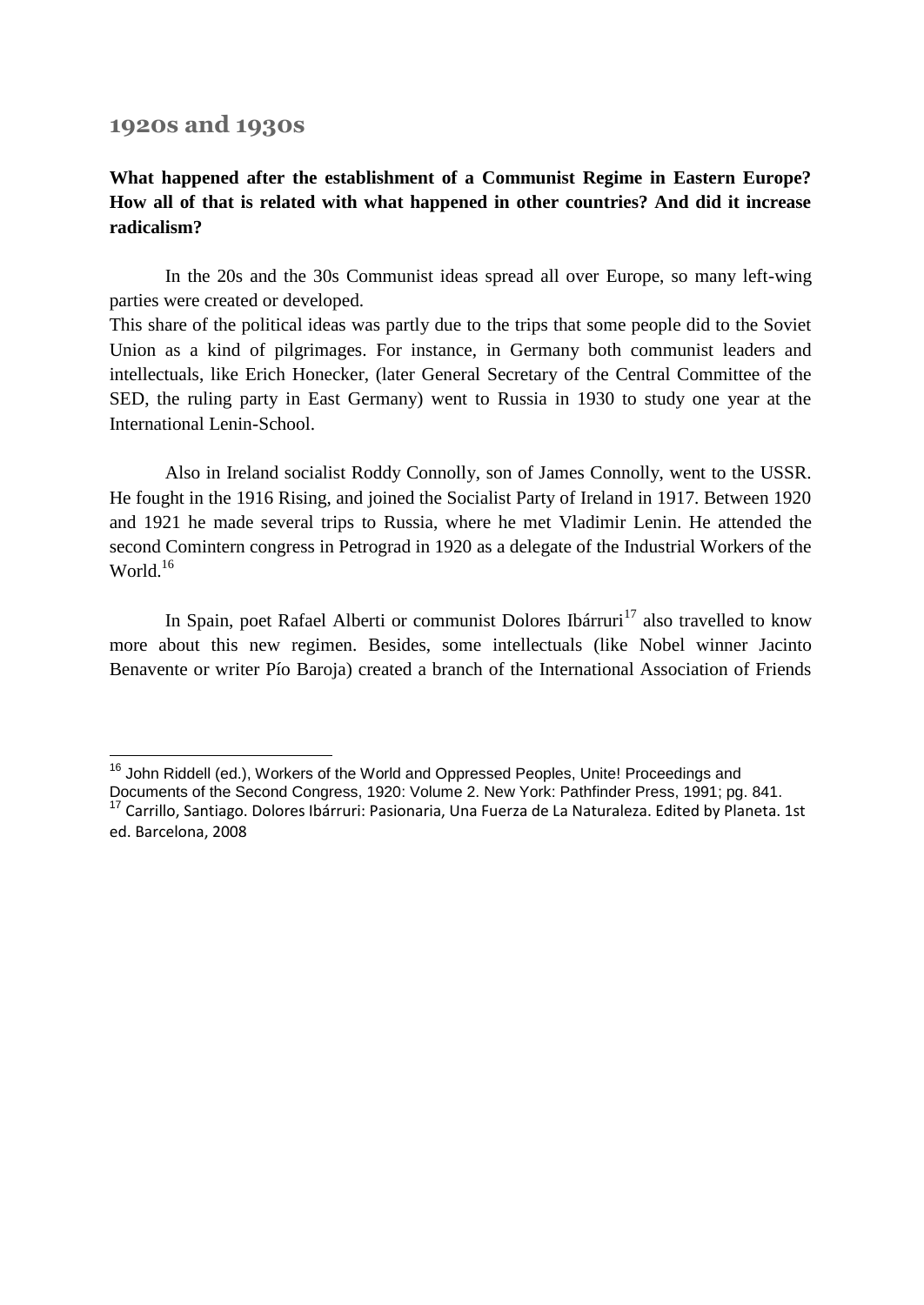of the Soviet Union called "Amigos de la Unión Soviética"<sup>18</sup>. Irish people from the IRA would also create an association like that during the 30s, the "Friends of Soviet Russia".

In those years radicalism increased, and communist parties easily disappear after just a few years working, as well as many others were created.

In Poland, Revolution government denied religious lifestyle, and society was influenced by revolutionary ideas. Even they changed some streets' names, like Jan Szwaja's St. in Krakow. He was a commander of troops that attacked Polish land courts and rob aristocracy.

During the Russian Revolution, 6% of the Russian population were Poles – most of them were workers and representatives of Proletariat from Polish factories that were moved to the deep Russia. People were encouraged by means of higher salaries for their jobs.

Looking at Germany, we can see that there were many ideological differences between left-wing parties. For instance, the ties of the KPD to the Soviet Government were very close and it wanted to create a "Soviet Germany", while SPD and USPD wanted to push forward socialist ideas within a parliamentary system. This is partly a result of Lenin's idea to provoke a world revolution. This idea was especially famous in the 1920s when the Soviet Union supported the KPD in Germany to push forward the Marxist Marxist ideas.

During the late 1920s it lost many votes to the anti-democratic party from the right and the left: the KPD and the NSDAP (National-Socialist German Workers Party) due to the

economic crisis of 1929. It is another example of how radicalism was becoming more and more powerful.

As it is visible in the diagram during the late 1920s and the early 1930s it has become more difficult to form a government because the centrist, centre-left and centreright parties lost a lot of their voters and the extremist parties on the right and on the left increased their share of votes. This led to a very destabilised political situation.





In Spain what succeeded was right-wing radicalism. In 1924 Catalonia's Captain General Miguel Primo de Rivera staged a coup and banned the Communist Party, which suffered repression until the proclamation of the Second Republic in 1931.

<sup>&</sup>lt;sup>18</sup> <http://thesocialsciencepost.com/es/2015/09/los-intelectuales-espanoles-ante-la-urss-i/>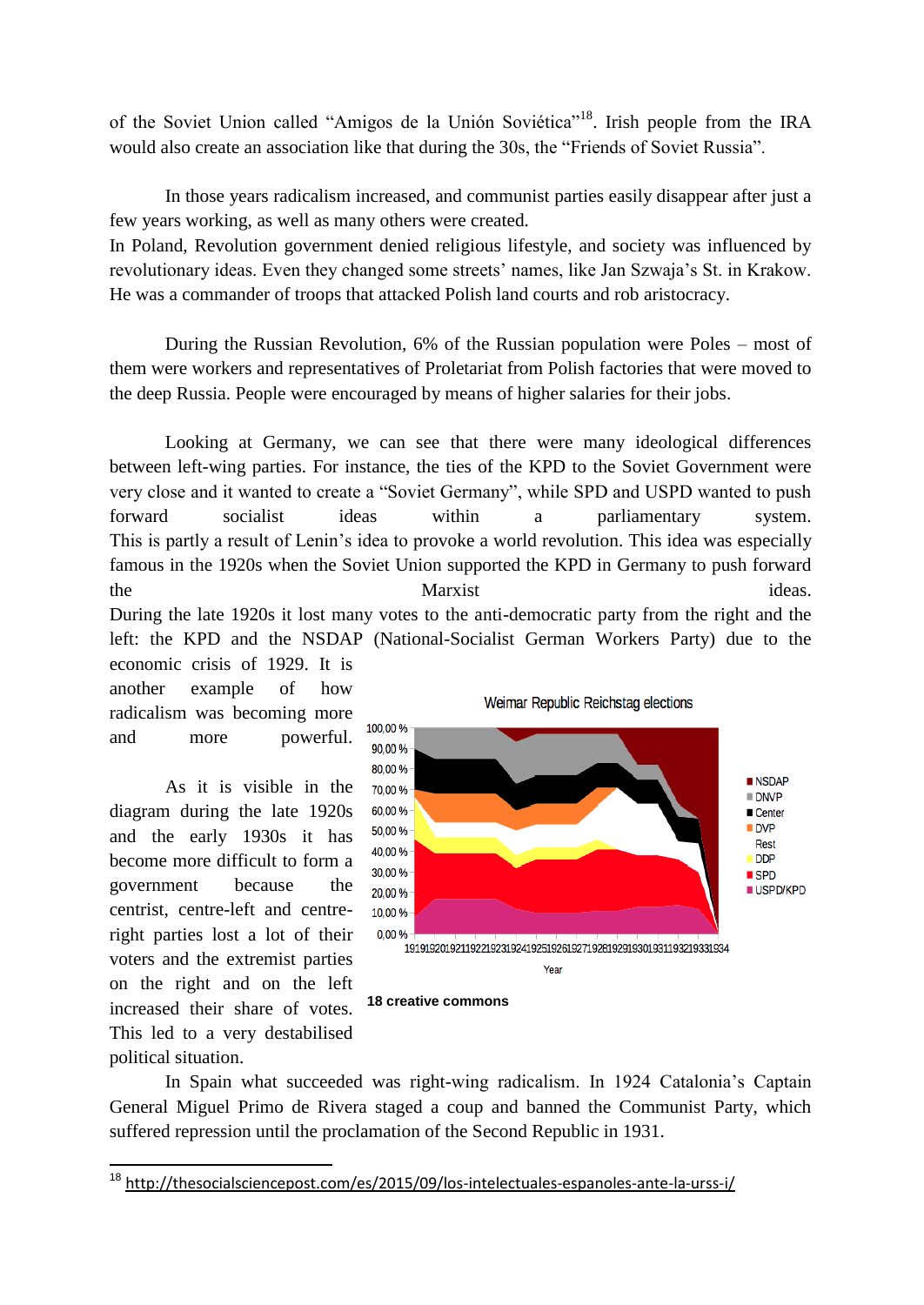In Ireland communist ideas didn´t have so much impact until the end of the War of Independence (1919-1921), when the first Communist Party of Ireland (CPI) was founded. The war ended with the signing of the Anglo-Irish Treaty, which left six counties in Ireland under British control. It was a controversial move which led to the Irish Civil War (1922-23) between the pro-Treaty and anti-Treaty sides of the IRA.

The CPI was the first Irish political party to oppose the Anglo-Irish Treaty between the IRA and the British State. The Treaty divided the Irish Republican Army and led to the Civil War of 1922-23. The element of class conflict in the civil war is undeniable. The anti-Treaty side was popular in poorer rural areas, while the pro-Treaty side was associated with the wealthier class of landed Anglo-Irish Protestants.

The CPI was active in the civil war, although it was dissolved in 1927. In May 1922 the Rotunda in Dublin was seized and the Red Flag was hoisted, but held for only a few days.<sup>19</sup> Finally, the anti-Treaty side was defeated in the Civil War. After this the anti-Treaty IRA grew more pro-Soviet. In 1925 a delegation had been sent to the Soviet Union to meet with Stalin, where the IRA agreed to pass information on the US and UK to the Soviets in exchange for finance and weaponry. The espionage arrangement continued until 1930.

The 30s were the previous period to the Second World War, and therefore we have to focus on the rising of fascist movement and their consequences. Besides, in 1929 had started the economic crisis.

After the German elections of 1933, the NSDAP (National-Socialist German Workers Party) won most of the seats and only the SPD voted against the Enabling Act of 1933 (Ermächtigungsgesetz).

Therefore, the Nazi era started and both SPD and KPD were banned and their members and leading politicians had to fear persecution. Some former SPD members were involved in planning the 20 July plot where they tried to assassinate Hitler.

This rise of fascism contributed to a red scare in Ireland. In October 1931 12 socialist organisations were declared illegal, including the Revolutionary Workers' Groups, although they were legalised in 1932. The Catholic Church used its anti-communist influence to prevent printers from printing socialist and communist newspapers.In June 1933 a new Communist Party of Ireland was established in a highly anti-communist political atmosphere, and the IRA was forbidden in 1935.

Nevertheless, during the 1930s IRA membership had increased so much as a result of the growth of radical movements due to the Great Depression. The Republican Congress was formed in 1934 by pro-communist republicans who left the IRA when the organisation turned

<sup>&</sup>lt;sup>19</sup> http://www.communistpartyofireland.ie/cogadh.html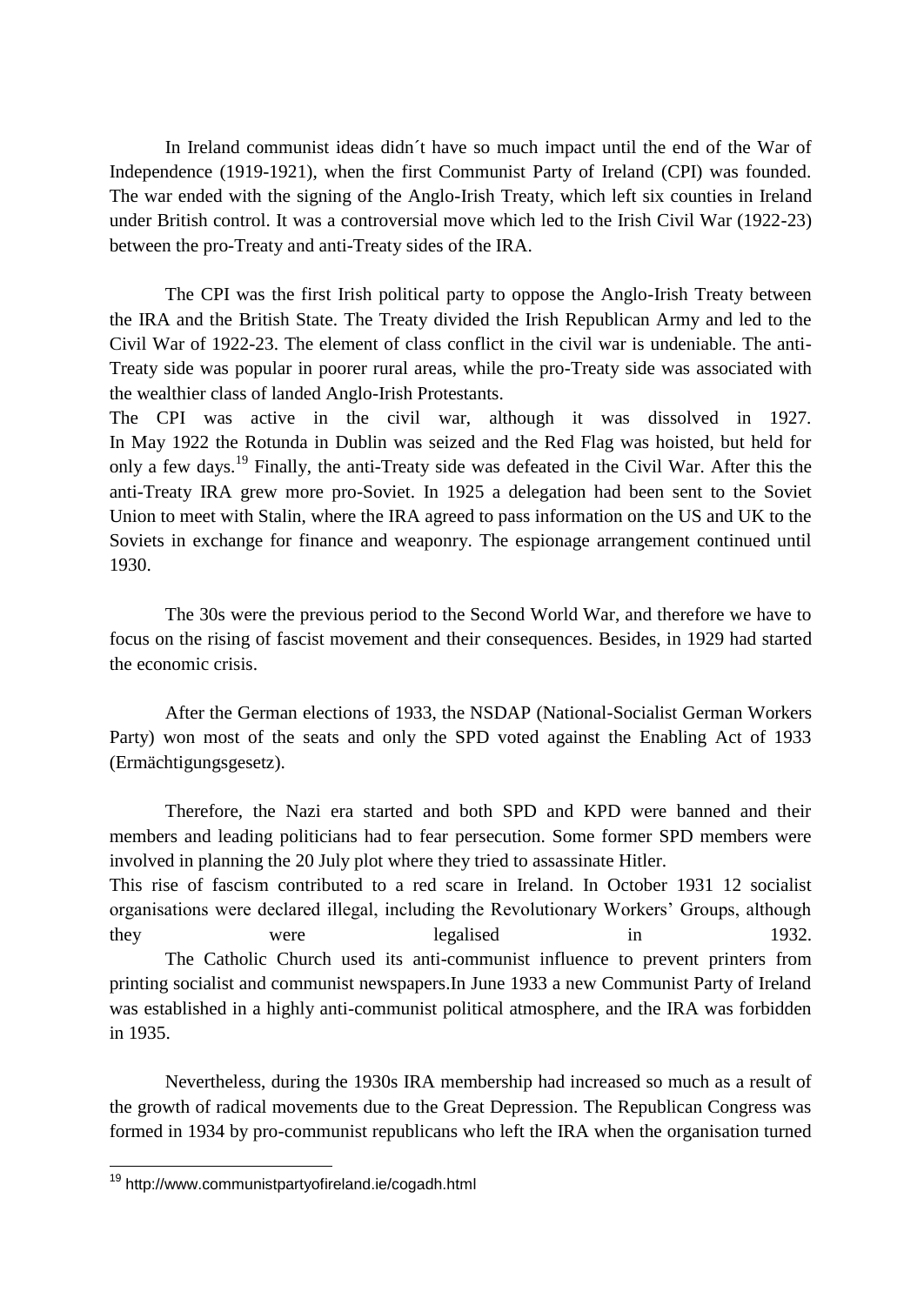against communism. This was a Marxist-Leninist group committed to establishing a workers' republic in Ireland. However, internal disagreements within the group meant that it failed to effect real change or gain influence.

In contrast, in 1931 the Second Spanish Republic was established. It had a Constitution which recognized many rights, and they sometimes tried to copy somehow the Russians: agrarian reform, no religion, vote for women… There was a rising of left-wing parties (communist, socialist and anarchist), but this actually produced a right-wing rising too (fascists parties, catholics, monarchists...).

That division would produce the Spanish Civil War (1936-1939), and soon the communists became one the most important and organized forces in the resistance of fascism. However, there were also struggles between different communist tendencies (Stalinist, Trotskyist, etc). An important witness was George Orwell, who explain in his book "Homage to Catalonia" his personal experience related. He had to escape from the Communist purges in Barcelona in June 1937 against people who opposed the Moscow line<sup>20</sup>. This was, actually, one of the main consequences of the influence of the Soviet Union. It helped the Republican side of the war, and in exchange it received Spanish gold<sup>21</sup>, not without controversy.

An important aspect of the relations between Spain and other left-wing associations from different parts of the world was the creation on the International Brigades. They were paramilitary units organised by the Communist International to assist the Republican's government during the Spanish Civil War. Those volunteers were from all over Europe and America: from the USA, France, Germany, Ireland, England<sup>22</sup>, Poland, South America, etc. You can see below a Capa's photograph of the International Brigades' Farewell.<sup>23</sup>

After the end of the war started General Franco's dictatorship, which did not end until 1975. Some children were evacuated to countries such as France or the Soviet Union. All the leftwing parties were banned, and their members suffered for repression. Many of them went to exile, and some fought in the Second World War supporting the Allies.

<sup>&</sup>lt;sup>20</sup> [https://en.wikipedia.org/wiki/Homage\\_to\\_Catalonia](https://en.wikipedia.org/wiki/Homage_to_Catalonia)

<sup>21</sup> Garrido Caballero, Magdalena. 'Las Relaciones Entre España Y La Rusia Soviética Durante La II República. *Las Relaciones Entre España Y La Unión Soviética a Través de Las Asociaciones de Amistad En El Siglo XX*. Universidad de Murcia, 2006.

<sup>&</sup>lt;sup>22</sup> <http://www.international-brigades.org.uk/>

<sup>23</sup>[https://www.ecestaticos.com/imagestatic/clipping/45d/5ad/45d5ad0863ff7b299395ab2d895d1e08/m](https://www.ecestaticos.com/imagestatic/clipping/45d/5ad/45d5ad0863ff7b299395ab2d895d1e08/moradiellos-ni-la-guerra-empezo-en-el-34-ni-la-republica-fue-una-dictadura-comunista.jpg?mtime=1468508806) [oradiellos-ni-la-guerra-empezo-en-el-34-ni-la-republica-fue-una-dictadura](https://www.ecestaticos.com/imagestatic/clipping/45d/5ad/45d5ad0863ff7b299395ab2d895d1e08/moradiellos-ni-la-guerra-empezo-en-el-34-ni-la-republica-fue-una-dictadura-comunista.jpg?mtime=1468508806)[comunista.jpg?mtime=1468508806](https://www.ecestaticos.com/imagestatic/clipping/45d/5ad/45d5ad0863ff7b299395ab2d895d1e08/moradiellos-ni-la-guerra-empezo-en-el-34-ni-la-republica-fue-una-dictadura-comunista.jpg?mtime=1468508806)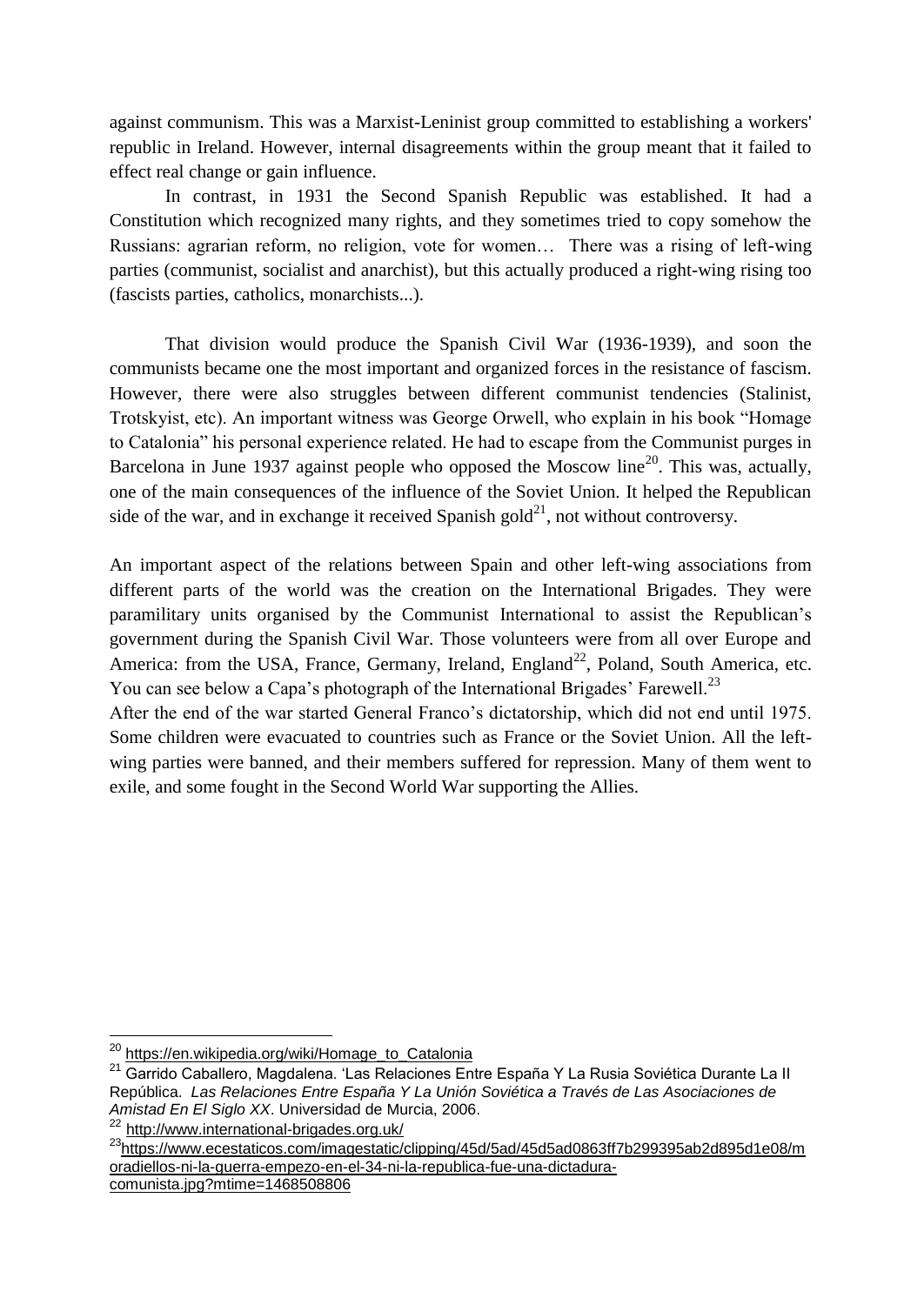# **AFTER THE SECOND WORLD WAR**

#### **War or peace? How to get used to the new reality?**

The period after the Second World World was one of the stormiest times of European history. The differences in political system of Alliance's and fascists' sides leaded to many important events that have changed the future of our continent and made Europe the place that we see today.

After the defeat of Germany in World War II many parties did not hesitate to try to establish Democratic Party policy again. Nine parties were established in the country which means that the parliament was characterized by fragmentation. Many see parallels to the splitup Reichstag of the Weimar Republic. Especially the German Social Democratic Party (SPD) tried to continue their success from the Weimar Republic after the war. Already in June 1945 the SPD addressed the German working class in the matter of reconstructing a democratic state system:

*"Demokratie in Staat und Gemeinde, Sozialismus in Wirtschaft und Gesellschaft" - "democracy in state and commune, socialism in economy and society."*

The SPD was clearly against separatism and strong federalism in Germany until the establishment of the new constitution in 1949. Important to know is that the Social Democrats were still dedicated to social worker's policy and clearly in favor of social equality and justice but after the so-called Godesberger Program of 1959 the party finally distanced itself from marxist ideas. In the course of this, they advocated for market economy, a compromise between centrally planned economy and free market economy (but with more focus on free market economy) where the state has regulating competences. After a referendum of the parties KPD and SPD in Berlin on the question of unification of the two left-wing parties the SPD stated to *"successfully have prevented the unification with the Russian oriented communists" ("Die Vereinigung mit den russisch orientierten Kommunisten erfolgreich verweigert").*

 Both Poland and Spain could not try to improve their economic situation and political system as Germany was going to do it. Owing of loss and a difficult country's condition, Polish and Spanish citizens were able to subordinate to the regime. There was a proponent of Hitler and Mussolini in Spain – Franco, follower of Catholic Church, conservatism and monarchy and opponent of the communist system. Resistance against Franco's dictatorship was especially organized by the Communist Party, because they still had leaders and resources. There was a movement called the "Maquis". They were a guerrilla army who continued to fight against the Spanish State until the early 1960s, carrying out sabotage and robberies. However, they didn't have much impact. After the end of the Second World War they realized that the Allies weren't going to fight against Franco.

There was a similar situation in Poland, but it came in the opposite direction. Because of the Red Army's Liberation in Poland, this country become a central place of deep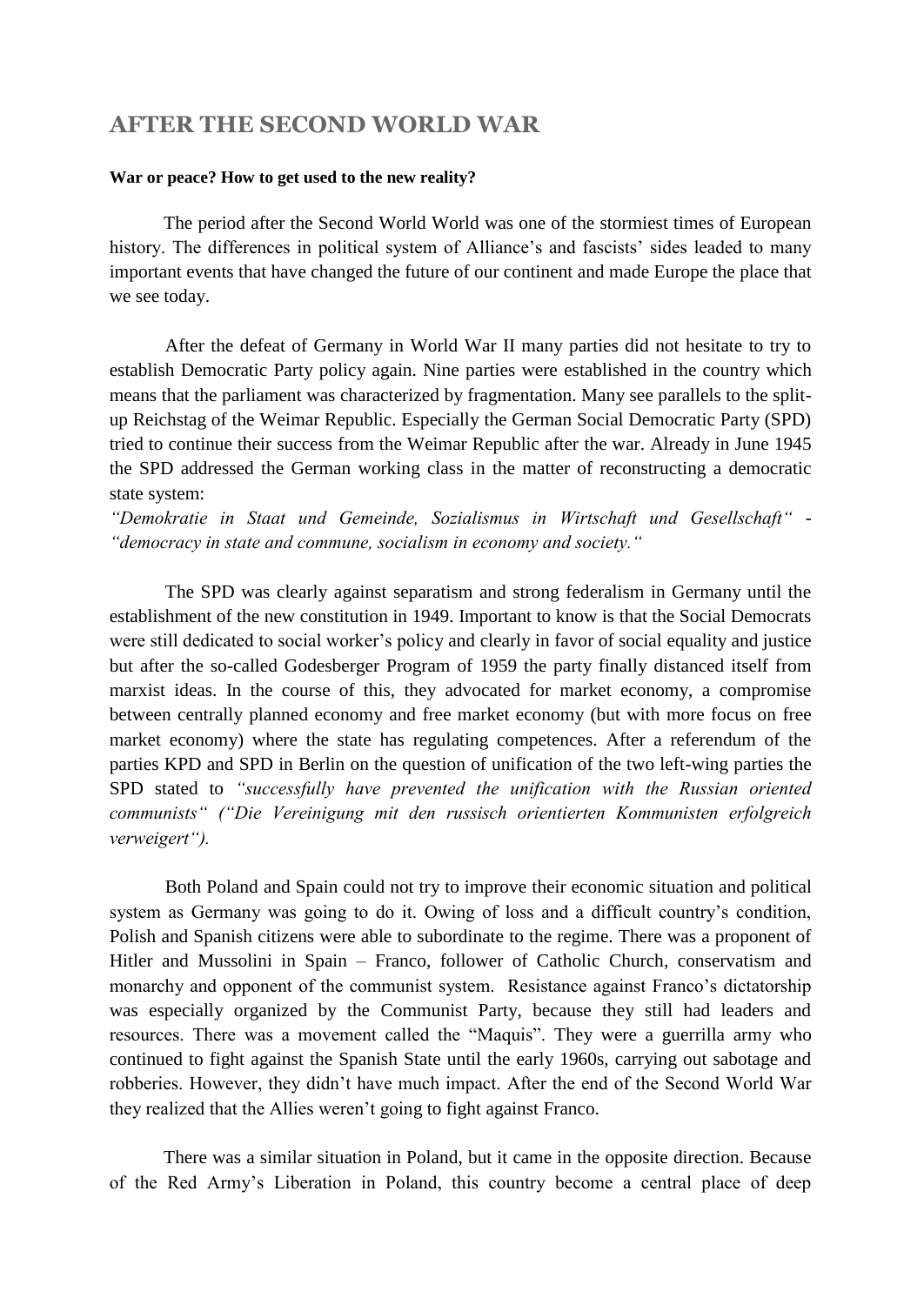communism. Despite people's resistance, Stalin made Poland a place of crimes and pain. Warsaw Uprising has "bleeded" because Red Army hasn't reacted on asking for help. Many Commanders and members of Home Army (illegal army in Poland) were arrested and killed. Now in Poland they are called 'cursed soldiers'. The most known in Poland: General Fieldorf, who was active in resistance movement against Russian Occupation, killed in 1953 and Captain Witold Pilecki who came to Auschwitz Camp by himself to get some information for Polish Home Army and to organize the escape of some prisoners. He was killed in 1948.

The main goals of Soviet Communism in Poland were equality, benefits of hard working and submission of the society. As opponents of religious lifestyle, communists used to close Polish churches.

Totally different situation took place in Germany, where conservative parties like Christian Democratic Union (CDU/CSU) represented the catholic/Christian majority of the German people and also of political importance was the smaller coalition partner Liberal Democrats (FDP). Nevertheless, the KPD was rebuilt in 1945 (after massive persecution during the Nazi times) with intense dedication for the fight against fascism, engagement for the self-organization of factories which deal with common property and public means, the expropriation of the aristocracy and the establishment of democratic standards. Furthermore they wanted to tackle hunger and unemployment in Germany.

Unfortunately, Spain didn't escape a sad communist reality. In 1975 General Franco died and his dictatorship died too. Spanish Communist Party came to power and created a Constitution two years later. The party tended to Eurocommunism, and it "betrayed" some of its principles: they accepted a monarchy; they accepted a non-lay state (although it is not confessional). That support strengthened the new democracy, it was mainly a symbolic importance. In 1982 the socialist Spanish party (PSOE) won the elections after a failed coup, so the president was a socialist. The Communist Party also had deputies in the Parliament, one of them was Dolores Ibárruri.

How to live in communist reality? Ask Poles! Because of catastrophic destructions, Stalin orders to rebuild ruins of Warsaw for Poles' money. Every Polish adult person is paying 0,5% of present salaries. Social Foundation of the Capital City Rebuilding.

There were new communist parties in Poland: National Council of Poland and National Committee of the Liberation which came to power after the II World War. Every people were forced to hard working.

Children had special lessons at their schools that concern fighting skills, even using weapon. Topics of essays on Polish exams were connected with Russian Propaganda: "Role of 1st May Demonstrations in communist and capitalist system", "Warsaw – pride of PRL", "Exam of mature citizen" and more. Many of primary school teachers were not well educated. The most important knowledge concerned propaganda and Russian Ideology. People are forced to take part in marches and to celebrate holidays like 1 of May (Labour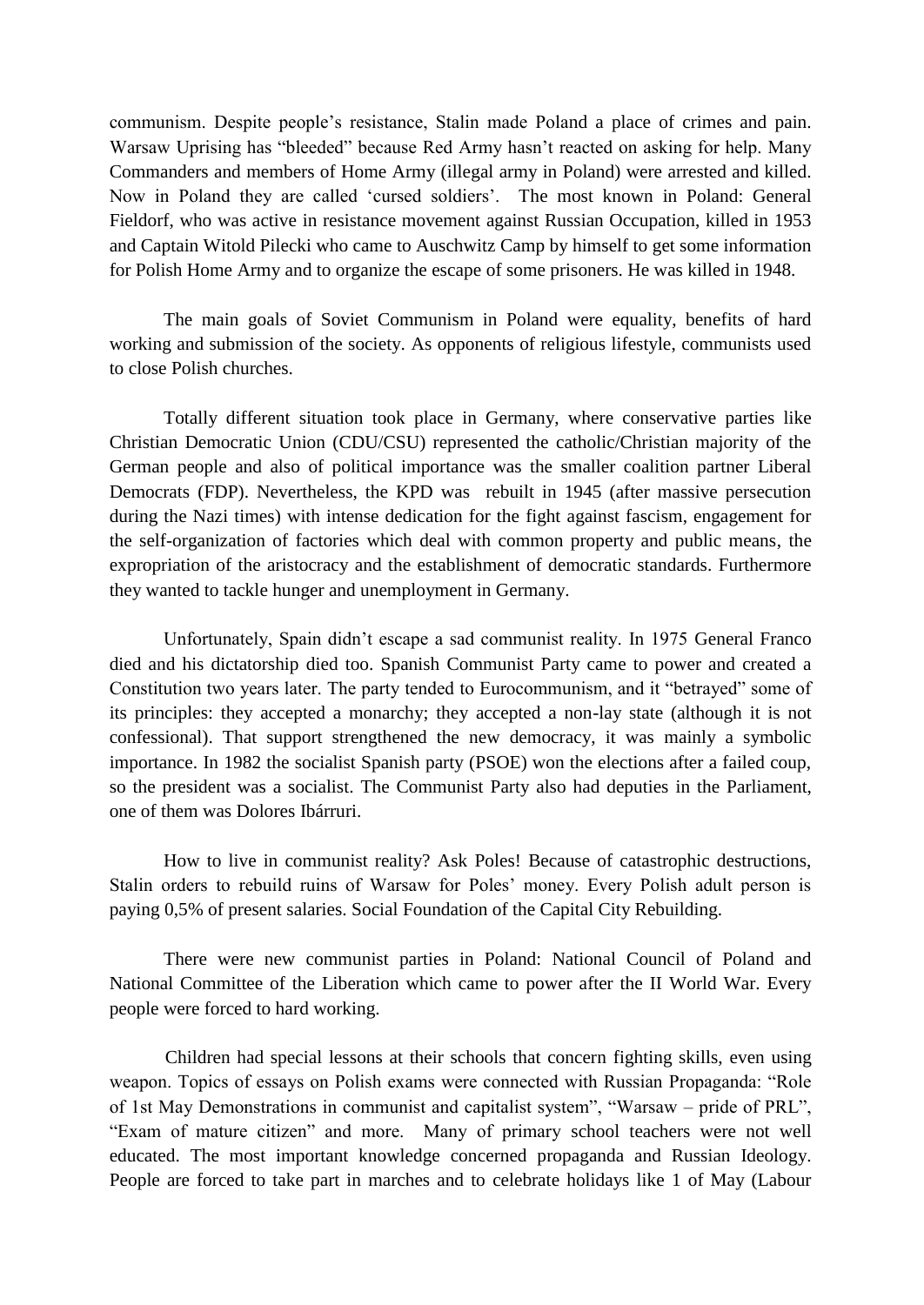Day). Many of primary school teachers were not well educated. The most important knowledge concerned propaganda and Russian Ideology. There are so many pictures that show the Socialists' encouragement for polish people to work. The important fact was raising the women's role. More and more popular catchword: "Girls, let's drive tractors".

The thing that Poles remember probably the most precisely are long queues. Many of them had to start their waiting over three or four hours before shop's open. Moreover, usually all you could buy was… a bottle of vinegar. The dream of polish children was to get a bar of chocolate or a few oranges for Christmas, for parents – to buy some bread for their family and for women – pack of tights (color in not important). To buy something, you needed special document that let you get some number of products.

We can find a different country, whose issue has changed after the Second World War. That's Ireland. In the 60s the IRA again came under left-wing leadership, and the organisation moved towards a class-based analysis of the situation in Northern Ireland. This led to a split in 1969 between the Official IRA, which took a Marxist view of the struggle and argued that strife between the working classes furthered the interests of capital, and the Provisional IRA, which continued a campaign of violence.

Taking everything into consideration, we can say that there are many differences and similarities in political systems after the Second World War at the area of whole Europe despite taking part in the same terrible events of 1939-1945. We should appreciate our past, the fact that as people we were in the same situation. The situation of pain, the moments when our life was a challenge. We ought to respect the mistakes that not only our society made in previous. We have to try improve standards of our life and make Europe better and better.

## **End of the Cold War**

#### **What's next… or Who's next?**

The end of the cold war marked the beginning of a new period in Europe. The Communist regimes in Eastern Europe began to fall apart but still left-wing political parties shaped that period where Europe finally grew together overcoming hostilities between the East and the West. After the collapse of the Soviet Union in some former communist countries many people still sticked to this ideology and found difficulties in adapting to the capitalist western system.

Poland was one of the first countries where the people started to revolt against the communist regime.

From the 1950s to the 1980s there were many strikes and protests of workers against the communist regime. Some of them ended in a bloodbath, where many innocent people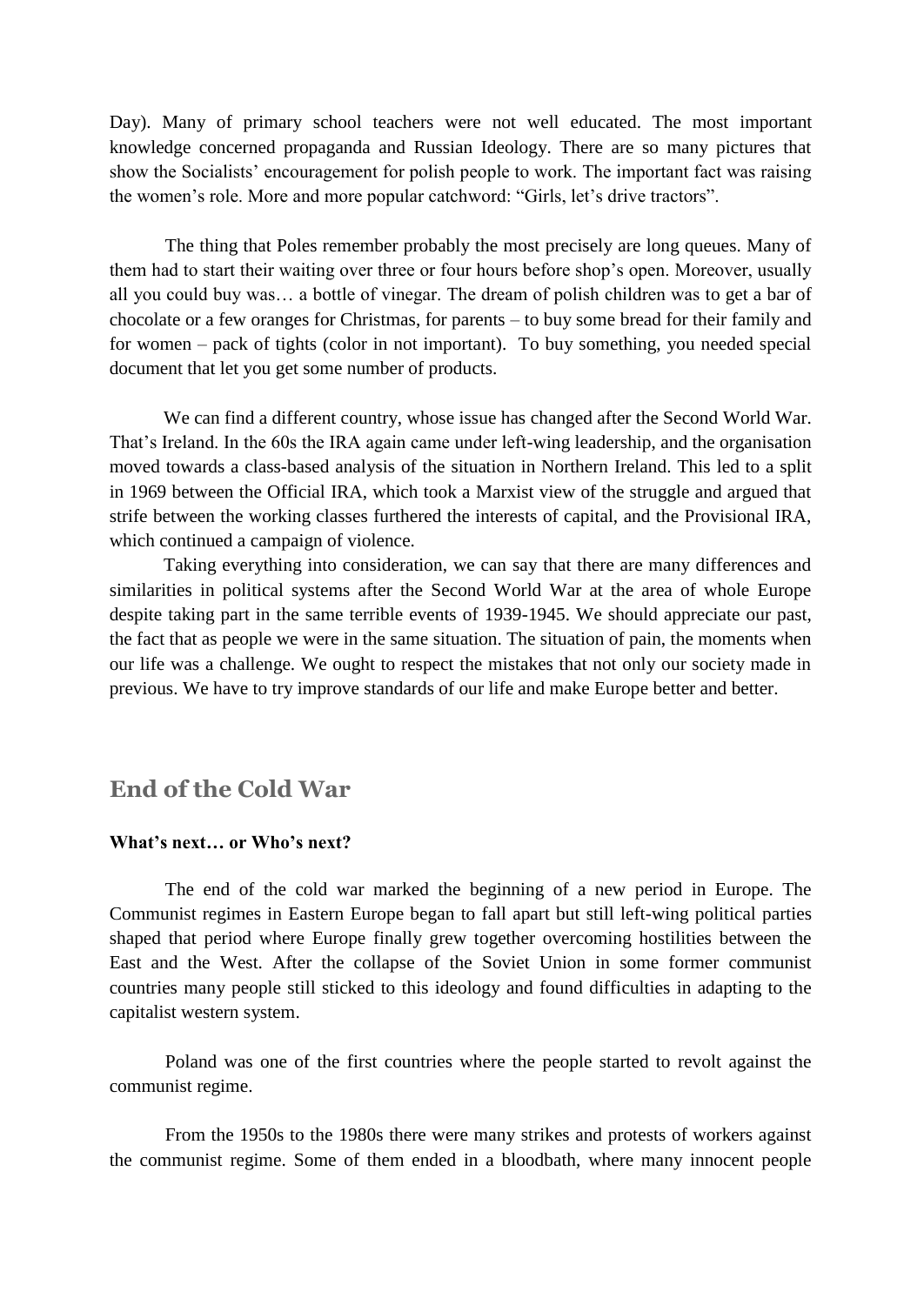died. A lot of them were young, like Janek Wisniewski, about whom a popular polish song was created: "Janek Wisniewski padl" ("Janek Wisniewski has been killed"). This song moved many people and it became a symbol of the Polish struggle for freedom from communism.

On the 13th of December 1981, Communist Government in Poland declared the martial law. The army went out on the streets, tanks were seen everywhere around Krakow's main square. There was a curfew and life in Poland became a challenge. There is a very popular photo symbolising the people's feelings at that time [\(http://histografy.pl/czas-apokalipsy/\)](http://histografy.pl/czas-apokalipsy/). There is a tank visible in the foreground, but in the background there is a famous cinema announcing the premiere of the film "Czas Apokalipsy" ("Time of Apocalypse"). Thus, the people of Poland could identify with that photo.

During the time of February to April of 1989, Communists and the Opposition, which was headed by Lech Walesa (Polish Nobel Prize Winner and later president of Poland) started a the "Round Table", a discussion group between the main opposition groups and the communist government. The "Round Table" led to organizing first free election, after which Lech Walesa became the president of Poland. That event was the definitive end of Communism in Poland.

During the collapse of Communist Regimes all over Eastern Europe the East German government was overthrown by the population as well. After the first free and democratic elections in East Germany in 1990 a conservative coalition came to power. They set the course for the reunification of Germany in October 1990.

The former ruling party of East Germany (SED) turned into the so-called PDS (party of democratic socialism) which in 2007 merged with the WASG ("Arbeit & soziale Gerechtigkeit - Die Wahlalternative") the left-wing party "die Linke" (the left).

In Spain, being much less affected by the end of the cold war, during the beginning of the 1980s the Communist Party almost disappeared due to its internal problems.The Socialist Party (PSOE) however, being one of the two major political parties in Spain, won the elections of 1982, 1986, 1989, 1993, 2004 and 2008.

In 1986 the Communist Party supported the creation of the United Left (IU), which was a coalition of several parties like the Communist or Republican Left (IR, created in 1977). This newly created party then grew again and got a voter share of about 10 % during the 1920s.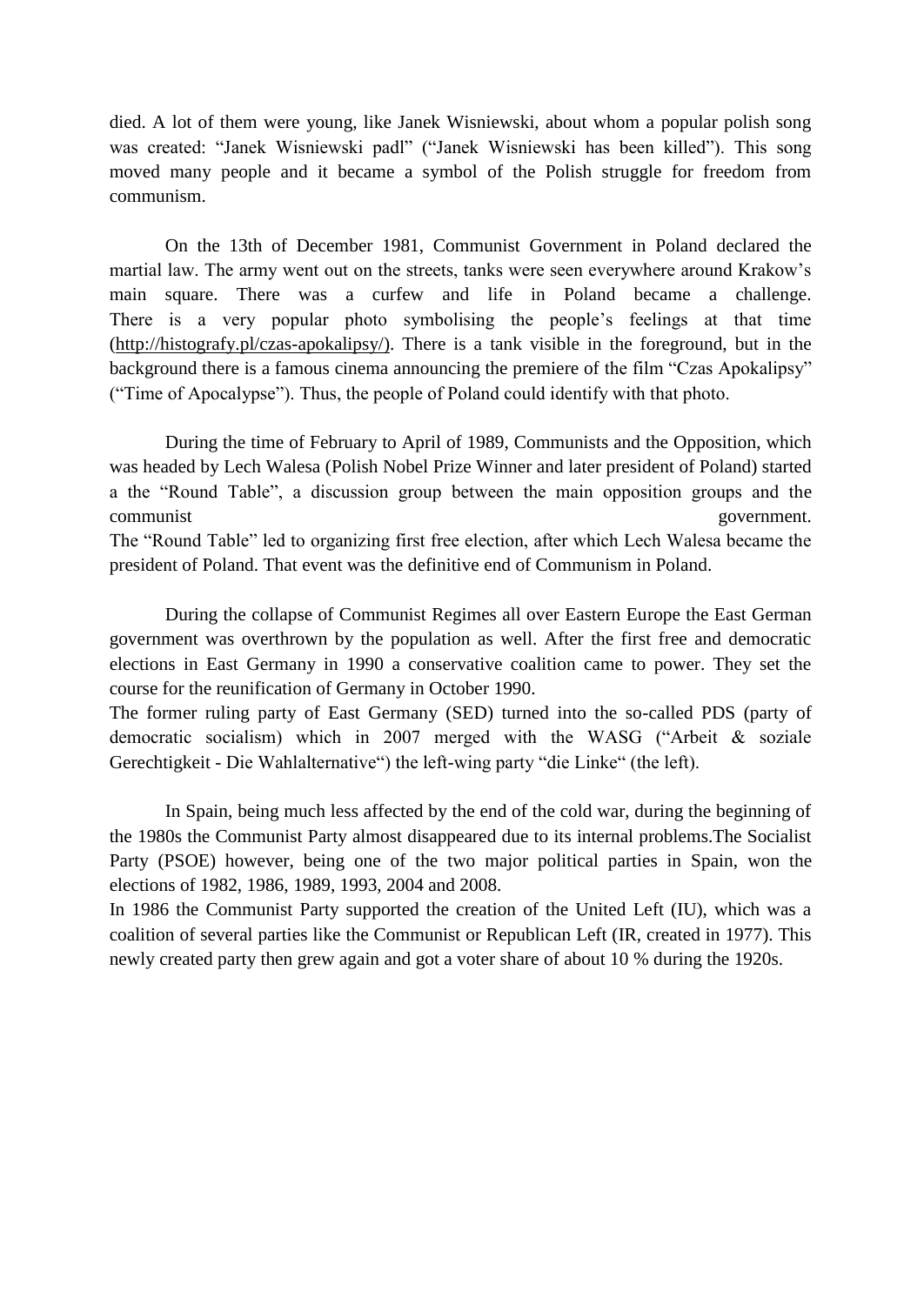# **Nowadays**

#### **Are Communists around us? Are they in your own country?**

Nowadays, in many western European countries there has been a new rise of left-wing parties. However, in the East of Europe the memory of communism is still present and left wing parties face more challenges there.

For example in Poland there are three communist parties active today that also used to play an important role in Polish politics in the past: SLD and KPP which are not represented in the parliament but still function today and the PSL, which is still represented in the parliament. However, none of these parties plays a crucial role in Polish politics.

The existence of communist parties in Poland is legal but they can't share totalitarian ideology. If they did it, they would be banned.

In Spain however, there has been the rise of new left-wing movements. 2014 the new party "Podemos" ("We Can") was created. Many of its leaders had been in Communist parties or associations before, so "Podemos" represents a mix of communist, socialist, extreme left and social democratic ideas. They are really important in Spain right now as a rising party with a growing influence on the Spanish society.

The older "United Left" continued working until today. However, it does not play an important role in the Spanish political system, but it is still a symbol of the old Spanish leftwing ideology.

The Socialist Party (PSOE) is one of the largest parties in Spain. As of 2017 they are in the opposition, but the last time they won the elections was in 2008. There are also many more extreme left-wing parties in Spain, some of them only regional parties. For instance, the parties that play a crucial role these days are the Catalonian parties: The "Republican Left of Catalonia" (ERC, "Esquerra Republicana de Catalunya"), which is a socialist party and one of the major supporters of the independence of Catalonia; as well as the "Popular Unity Candidacy" (CUP), which is a pro-independence and anti-capitalist party.

"Die Linke" in Germany, similar to "Podemos" in Spain, publicly criticises capitalism proclaiming that real democracy is only possible in a socialist system; also public goods should be in the hands of the people and economy should be guided by the state. Pacifism is a main point of the left-wing ideas of the party. Even though "Die Linke" is clearly distancing its party ideology from any socialist hegemonies with regard to historic socialist state's examples but a definite alienation from the socialist regime of the GDR by calling it an illegitimate state is not being published until now. Many critics think "Die Linke" tries to moralise communism. This might also explain the soothing position "Die Linke" took when Russia annexed Crimea in 2014. Since 1990 "Die Linke" has nearly always been represented in the parliament and in 2017 reached the best result ever since the fusion with PDS. "Die Linke" still has a large part of their voters based in the former GDR until today.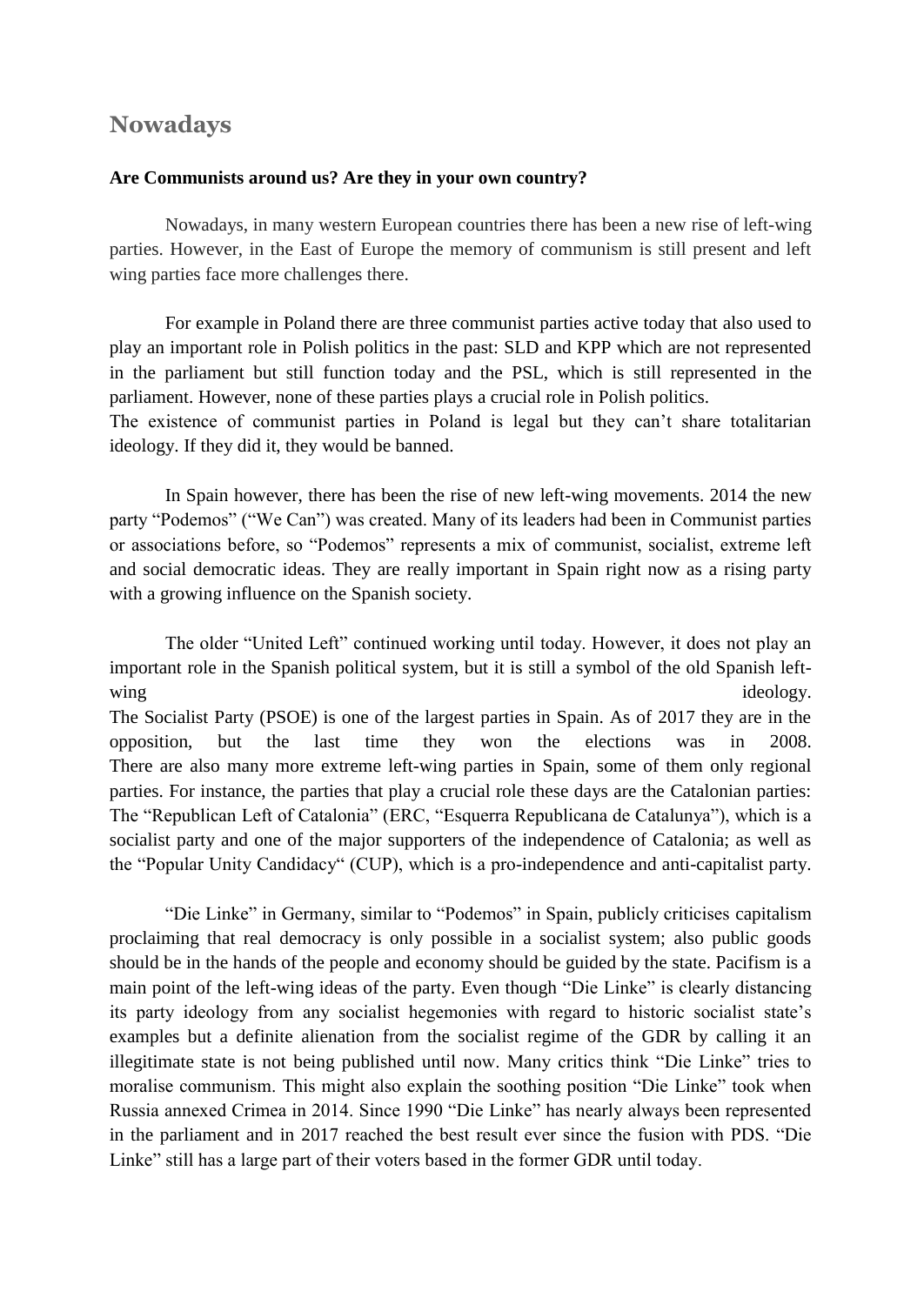The SPD is still the second-largest party in Germany, even though it lost large parts of their voters in the last decades, now accounting for only around 20 % of the votes.

Since 1994 the Green party has also been constantly represented in the parliament (first time already in 1983 with 5,6% as a belated result of the student's movement).

There are still some communist and marxist parties existing in Germany, for example the Marxist-Leninist Party of Germany (MLPD). With loads of advertisement the MLPD spread their left-wing ideas using

 $\overline{a}$ 



**Photo by Andrij Portnov**

Lenin's image on posters during the last elections of 2017.

The Workers' Party of Ireland, a Marxist-Leninist party, was founded in 1970. This group had split from Sinn Fein at the start of the Troubles in Northern Ireland, taking a Marxist view of the conflict.<sup>24</sup> The Workers' Party was associated with Official Sinn Fein, which had adopted the slogan "Peace, Democracy, Class Politics" in an echo of Lenin's "Peace, Bread, Land". It supported the USSR and other communist and socialist organisations in Europe. The party remained small. It was most successful in the 1989 general election, in which it won 7 seats in the Dail, the Irish Parliament. After the fall of communism in Europe, the party split over whether to maintain their Marxist position in the more anti-communist atmosphere. Although the party remains active they have not had representatives in parliament since 1992.

As the power of the Catholic Church in Ireland has declined, Irish politics have slowly become less conservative. In recent years there has been a rise in the number of left wing parties, with the formation of the "Social Democrats" and "Solidarity – People Before Profit" in 2015. Despite this politics remain dominated by the two major centre-right parties.

<sup>24</sup> *The Lost Revolution: The Story of the Official IRA and the Workers' Party*, Brian Hanley and Scott Millar, [ISBN](https://en.wikipedia.org/wiki/International_Standard_Book_Number) [1-84488-120-2](https://en.wikipedia.org/wiki/Special:BookSources/1-84488-120-2)